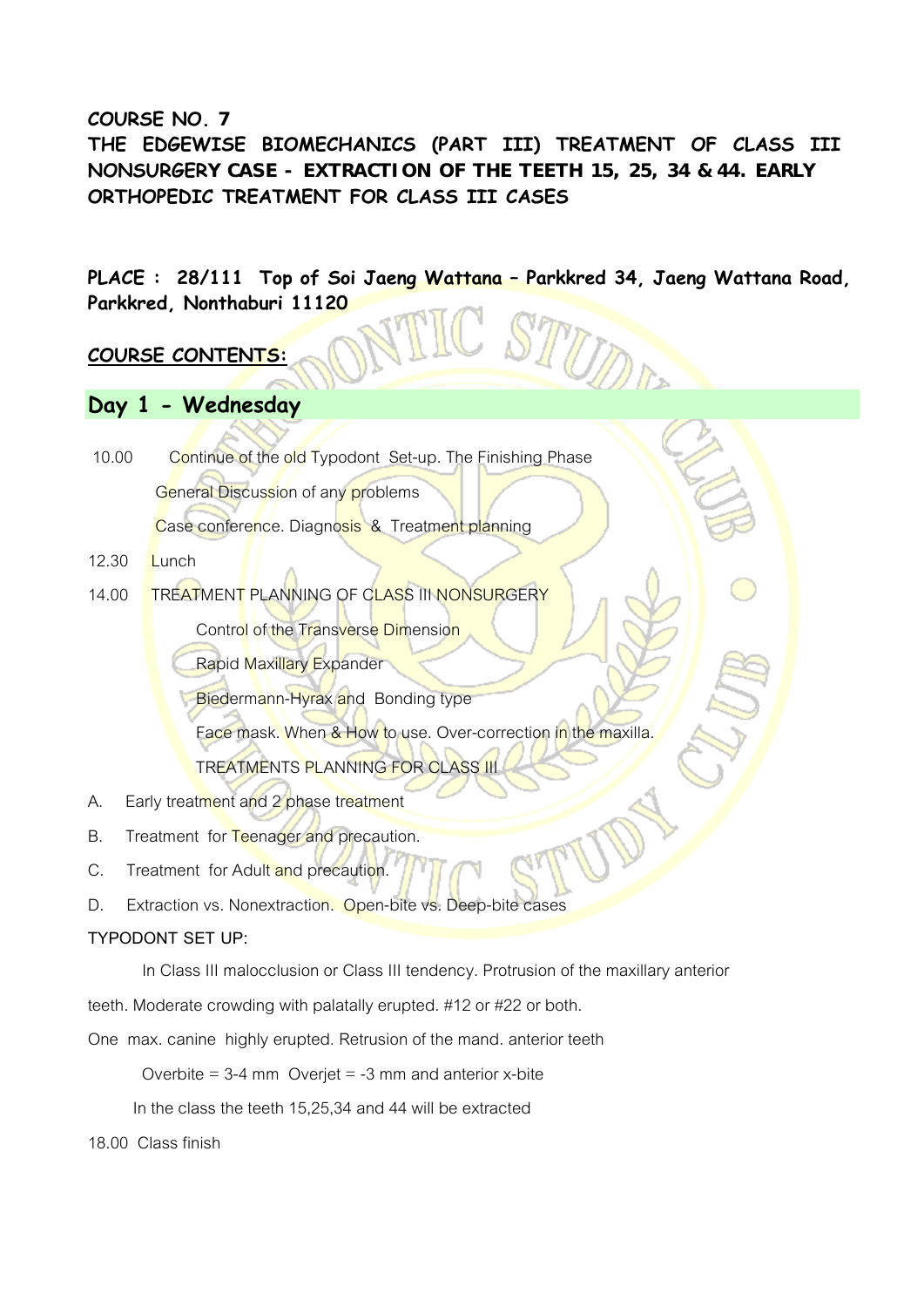## **Day 2 - Thursday**

10.00 Control of the Vertical Dimension

Extraction pattern and timing

Characteristics of the Class III extraction case

Failures in Class III extraction therapy

Open space for palatally erupted #12 or #22

The Adjustment phase. How should the case look at the end of this phase?

The retention phase and Retainers

#### 12.30 Lunch

14.00 **WIRE BENDING EXERCISE** :

Maxillary 0.016 SS leveling arch wire with stop-loop between 11 and 21 and coil

spring for space opening for 12 and 22.

Mand. 0.016 SS leveling arch wire with tie-back loops mesial to 16, 26 or

Mand. 0.016 x 0.022 D-RECT arch wire

Maxillary 0.016 x 0.016 SS intermediate arch wire with std. closing loops distal to

14, 24 or in clinical situation 0.016 x 0.022 TMA arch wire is recommended.

Mand 0.016 x 0.016 SS intermediate arch wire with std. closing loops distal to 43 and 33 Maxillary 0.016 x 0.022 CAW with std. closing loops distal to 14, 24

Maxillary 0.016 x 0.022 FAW with std. closing loops distal to 16, 26

to engage max. 2nd molars or

Maxillary 0.016 x 0.022 FAW with 2 Teardrop loops distal to 12, 22 and T.B. loops distal to 16, 26 to engage max. 2nd molars

18.00 Class finish

# **Day 3 - Friday**

10.00 Revision of the previously taught principles of the edgewise technique

Control of the Sagittal Dimension

Biomechanics for correction of Anterior X-Bite

The roll of interincisal angle

The inclination of the max. anterior teeth and TMD